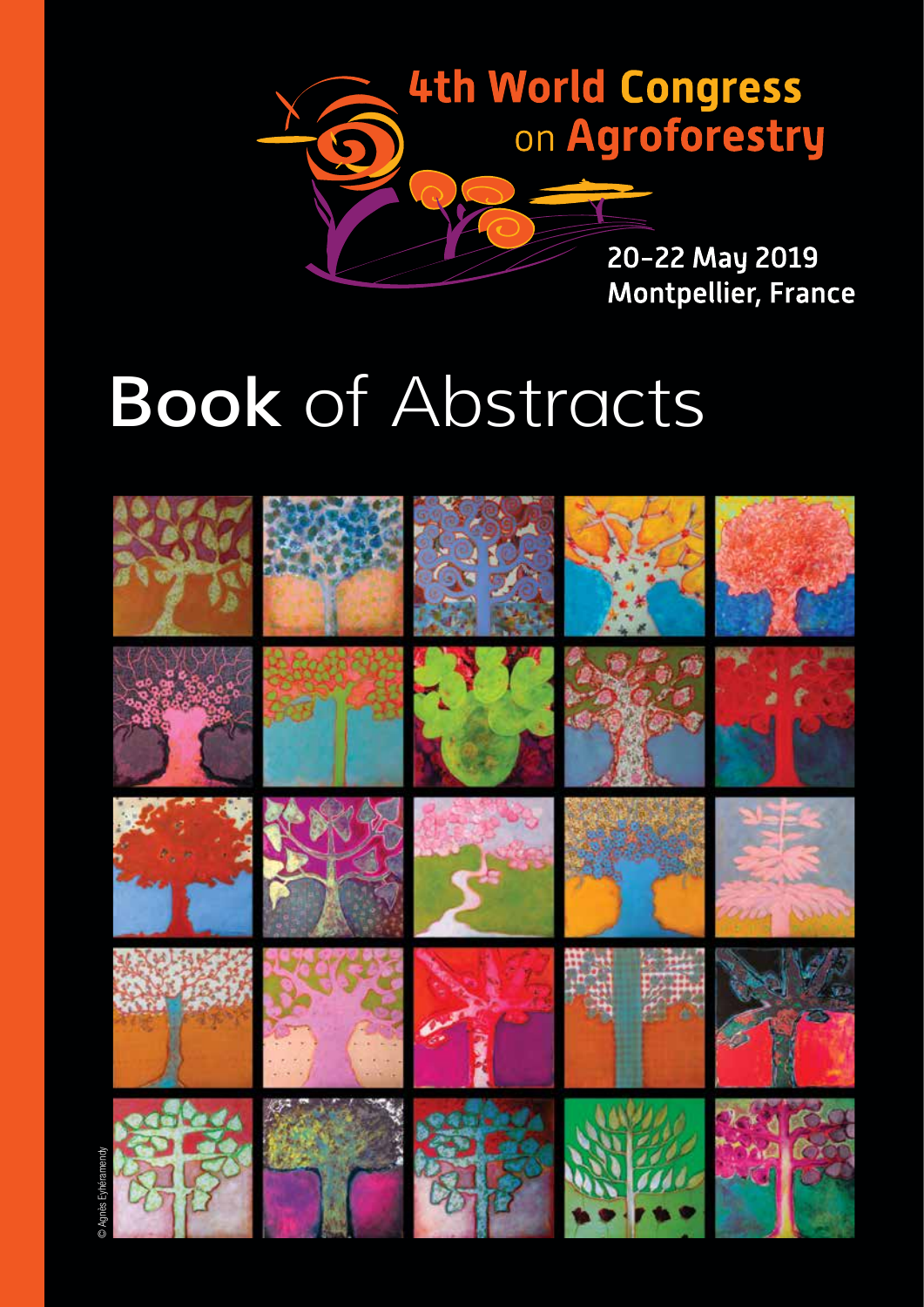**Under the High Patronage of Mr Emmanuel MACRON President of the French Republic**











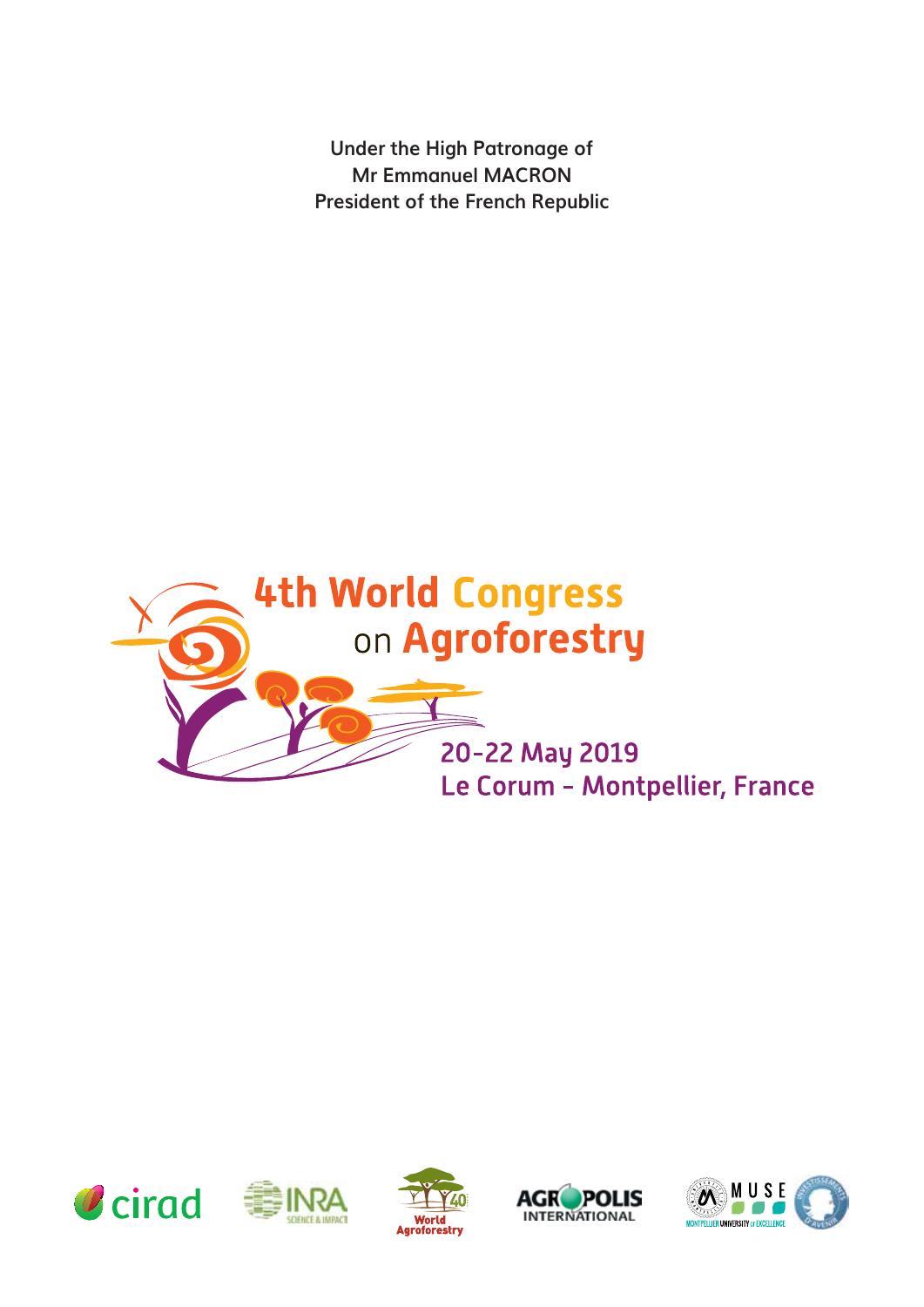The views expressed in this publication are those of the author(s) and not necessarily those of the Organisers.

Articles appearing in this publication may be quoted or reproduced without charge, provided the source is acknowledged.

All images remain the sole property of their source and may not be used for any purpose without written permission of the source.

Suggested citation: Dupraz, C., Gosme, M., Lawson, G. (Editors). 2019. Book of Abstracts, 4th World Congress on Agroforestry. Agroforestry: strengthening links between science, society and policy. Montpellier: CIRAD, INRA, World Agroforestry. 933 pages.

Compiled by Alpha Visa Congrès

Edited by Christian Dupraz, Marie Gosme and Gerry Lawson with the members of the Scientifc Committee of the Congress.

Design and layout by Alpha Visa Congrès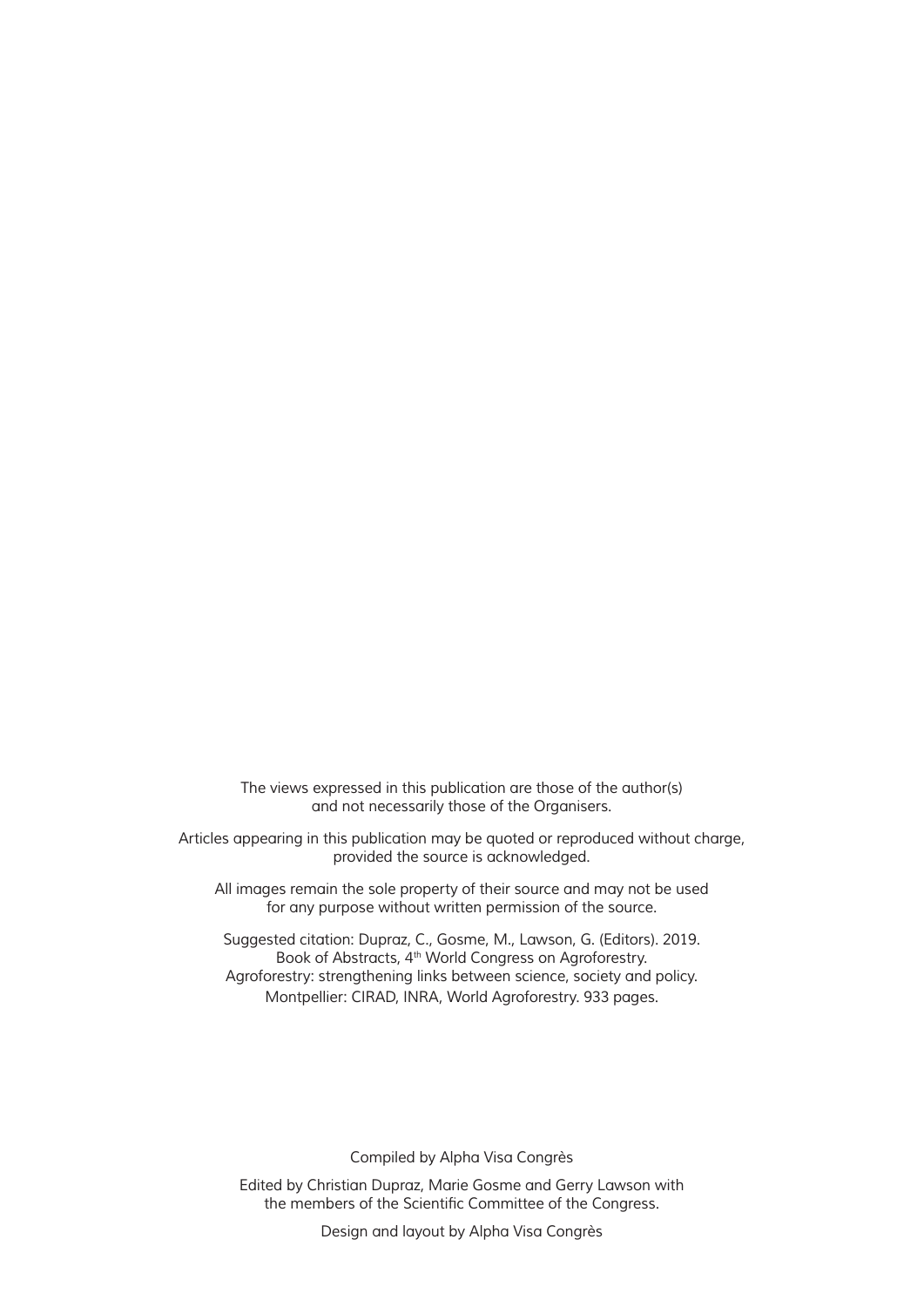## **L09.P.15**

## **Can the certification of cork management agroforestry system in Sicily help to relaunch its future management?**

Sala G.<sup>1</sup> (giovanna.sala@yahoo.it), Brunori A.<sup>2</sup>, La Mantia T.<sup>3</sup>

<sup>1</sup>*Agrarian Technological Institute, University of Russia (RUDN), Moscow, Russia*; 2*PEFC Italy, Perugia, Italy*; 3*SAAF, University of Palermo, Palermo, Italy*

The economic importance of cork oak forests is mainly attributable to the role of provisioning non-timber forest products. The history of human management of these cork oaks stands make them a perfect example of agroforestry system, which surface is totally included in the Mediterranean-climate zones with more than 2.3 million hectares.

In Sicily, the surface covered by cork forests amounts to about 15,000 ha but the most of this area is not affected by cultural practices. The cultural abandonment of many cork oak stands threatens their survival because of the close link between the conservation of cork stands and its use for productive purposes. The abandonment reasons are related to poor enhancement of cork raw material.

However, in recent years some surveys have verified the high quality of cork obtained in Sicily. It is therefore possible to revive the sector through the validation of the product but also the certification of the management processes of the cork, if it is coming from a certified sustainable management.

Certification of sustainable management of the cork stands owned by a Sicilian cork company called Syfar, with the certification of the chain of custody for the manufacture of articles of cork, such as coarse grained cork sheets for thermal and sound insulation, allows the Italian company to sell its product at national level and abroad, for the market of "green building" that is looking for certified material from the ethical and the quality point of views.



**Keywords:** Quercus suber, abandonment, PEFC, wild fire, sustainable management.